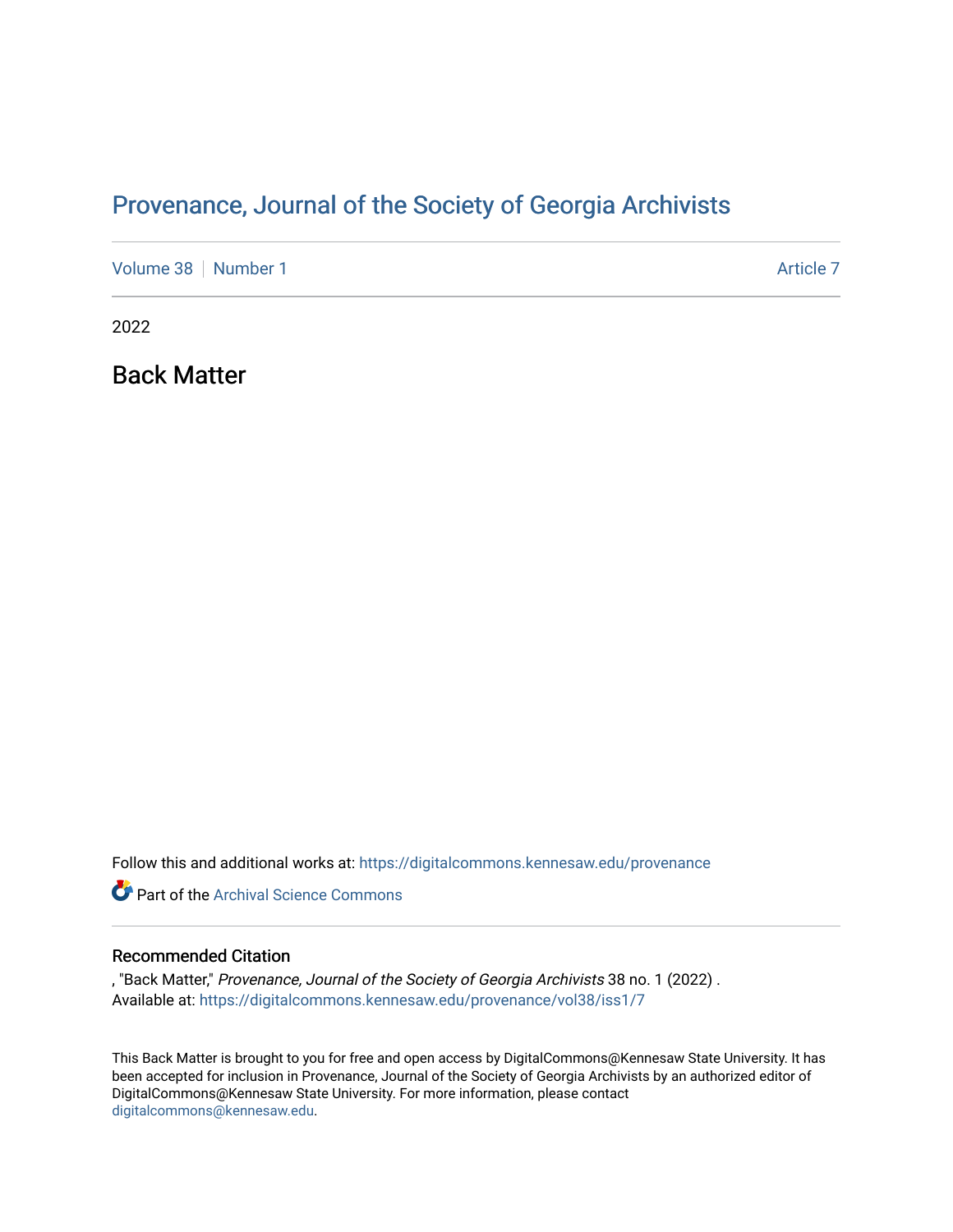## **INFORMATION FOR CONTRIBUTORS**

## **David B. Gracy II Award**

A \$350 prize is presented annually to the author of the best article in Provenance judged by the Editorial Board. Named for David B. Gracy II, founder and first editor of Georgia Archive, now Provenance, the award began in 1990 with volume VIII. The 2017 award went to Justin Kovar, "From Basement Storage to Online Access: Processing and Digitizing the Mathematical Association of America General Mathematics Film Production Elements." For past winners visit: http://www.soga.org/publications/provenance/gracyaward.

## **Editorial Policy**

Members of the Society of Georgia Archivists and others with professional interest in the aims of the society are invited to submit manuscripts for consideration to Provenance. Manuscripts and related correspondence should be addressed to Editor Michael Law (provenance@soga.org). Review materials and related correspondence should be sent to Reviews Editor Brandon Wason (bwason@emory.edu).

#### The Editorial Board evaluates

submitted manuscripts in terms of appropriateness, scholarly worth, and clarity of writing. Contributors should not submit manuscripts simultaneously for publication in any other journal. Only manuscripts that have not been previously published will be accepted, and authors must agree not to publish elsewhere, without explicit written permission, a paper submitted to and accepted by Provenance. Authors will receive one complimentary copy of Provenance plus a PDF version of their article. For additional information visit: http://digitalcommons.kennesaw.edu/provenance/.

### **Information for Contributors**

Letters to the editor that include pertinent and constructive comments or criticisms of articles or reviews recently published by Provenance are welcome. Ordinarily, such letters should not exceed 300 words. Manuscripts should be submitted as Word documents. Text, references, and footnotes should conform to copyright regulations and to accepted scholarly standards. Provenance uses The Chicago Manual of Style 16th edition as its style standard. Use of terms which have special meaning for archivists, manuscript curators, and records managers should conform to the definitions in Richard Pearce-Moses, ed., A Glossary of Archival and Records Terminology accessible at http://www.archivists.org/glossary/. For additional information visit:

http://digitalcommons.kennesaw.edu/provenance/policies.html.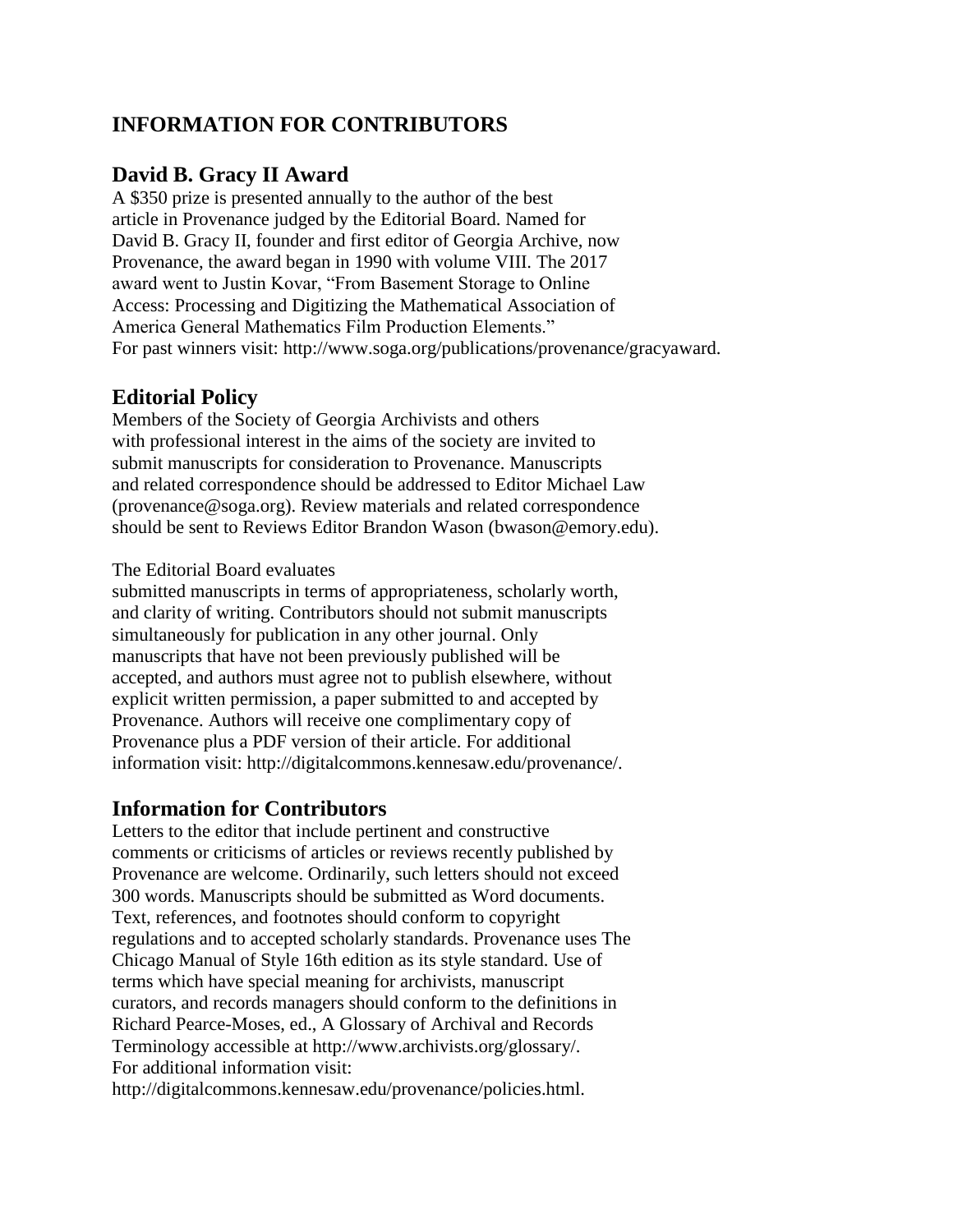## **2019 SOCIETY OF GEORGIA ARCHIVISTS OFFICERS**

**President** Cathy Miller *Atlanta University Center*

**Vice President/President-Elect/Membership Committee Chair** Christina Zamon *Georgia State University*

**Past President (Ex-Officio)/Nominating Committee Chair** Holly Croft *Georgia College*

**Secretary** Jessamyn Swan *Georgia College*

**Treasurer** Joshua Kitchens *Clayton State University*

**Assistant Treasurer** Greg Drummond *Archivist at Heritage Werks*

**Administrative Assistant** Tamara Livingston *Kennesaw State University*

**Communications Director** Megan Kerkhoff *City of Savannah Municipal Archives*

**Assistant Communications Director** Adam Davis *Senior Archivist @ Heritage Werks*

**Archivist** Maggie Thomas *Kennesaw State University* **Assistant Website Manager** Mandy Mastrovita *Digital Library of Georgia*

**Regional Archival Associations Consortium (RAAC) Liaison** Sheila McAlister *Digital Library of Georgia*

**Georgia Archives Month Subcommittee Chair** Emily Halevy *Preserve South, Inc.*

**Education Committee Chair** Mike Santrock *Fulton County Schools Archives*

**Assistant Education Committee Chair** Shady Radical *Georgia State University*

**Mentoring Program Coordinator** Sauda Mitchell *Savannah College of Art and Design*

**Assistant Mentoring Program Coordinator** Geoff Hetherington Archdiocese of Atlanta

**Scholarship Committee Chair** Mary Willoughby *Digital Library of Georgia*

**Outreach Committee Chair** Helen Thomas Kennesaw State University

**Assistant Outreach Committee Chair** Virginia Blake *Wesleyan College*

**2021 Annual Meeting Program Chair** Allison Galloup *University of North Georgia*